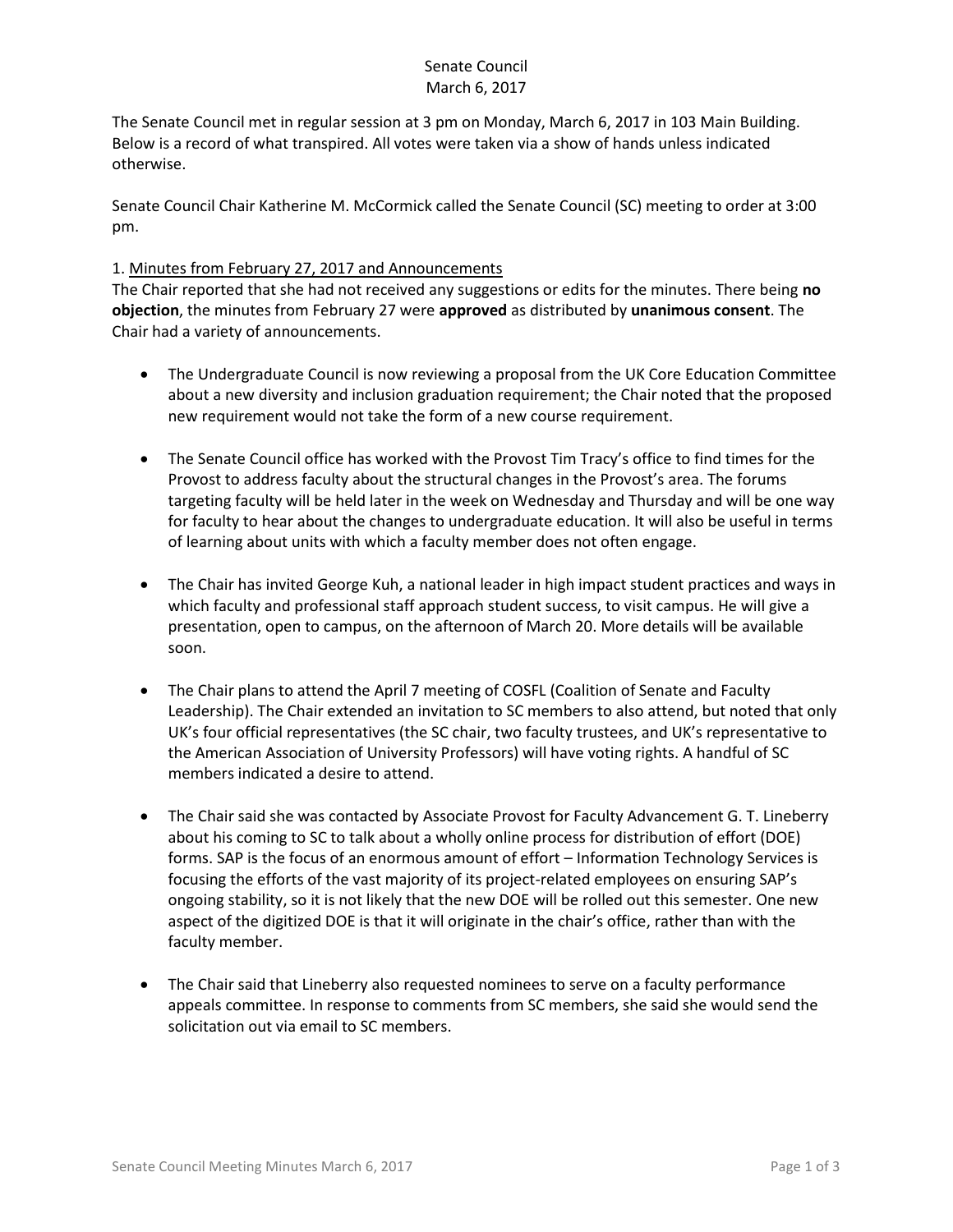# Senate Council March 6, 2017

 The Chair reminded SC members that it was the season for soliciting nominees for academic area advisory committees and other committees. Ms. Brothers encouraged SC members to reach out to colleagues to solicit nominations.

The Chair reported that Kehrwald was out due to illness, so the discussion on leaves of absence would be postponed until a future date.

#### 2. Discussion on Voluntary and Involuntary Leaves of Absence – Interim Dean of Students Nick Kehrwald

3. Update on Ad Hoc Committee on *Administrative Regulations 6:2* – Jennifer Bird-Pollan, Chair Bird-Pollan gave SC members an update on the workings and deliberations of the ad hoc Committee on *Administrative Regulations 6:2*, which she chairs. Bird-Pollan reported that there was a handful of thorny issues that the Committee was still discussing, but there were other aspects about which the Committee was ready to make recommendations. She added that it would be useful to have SC members' comments and ideas at the present time, so they could be addressed before writing the final report. She also clarified that the SC subsequently charged the Committee with reviewing a draft of a questionnaire that President Eli Capilouto would like prospective faculty employees to complete as a requirement for employment, as well as review *Administrative Regulations 6:1* ("Policy on Discrimination and Harassment").

Bird-Pollan reviewed the activities of the Committee, as well as identified the five issues that the Committee was still actively discussing. There were a variety of comments and questions from SC members during the hour-long discussion.

4. *Senate Rules* and the Responsibilities Assigned to (now defunct) Undergraduate Education Positions The Chair initiated this discussion. SC members offered suggestions about the best way to resolve the current inconsistencies in the *Senate Rules*, resulting from the structural reorganization in the Provost's office. Eventually, Cross **moved** to ask that the Chair request that the Provost's area provide language/positions to replace the now outdated positions in the *Senate Rules* that are within the Provost's purview. Schroeder **seconded**. A **vote** was taken and the motion **passed** with none opposed.

## 5. Tentative Senate Agenda for March 20, 2017

SC members discussed the proposed agenda. Ms. Brothers noted that the guest presenter for the University Appeals Board report requested he be placed at the beginning of the agenda because he has a class at 3 pm. The Chair said she has asked that the proposed parking map be provided to senators ahead of the meeting, but a response has not been forthcoming. When asked about just posting a scanned version that was handed out to SC, the Chair responded that she preferred to post an official version, as provided by Parking and Transportation.

Wood **moved** to approve the tentative Senate agenda for March 20, 2017 as an ordered list, with the understanding that items may be rearranged to accommodate guests' schedules. Mazur **seconded**. A **vote** was taken and the motion **passed** with none opposed.

## 6. Items from the Floor (Time Permitting)

There were a number of items discussed. The Chair began by stating that the mural in Memorial Hall was set to be unveiled on March 23. She was approached by Terry Allen, interim vice president for institutional diversity, about the possibility of reaching out to the seven or so faculty who hold class in Memorial Hall. Her understanding of the intent of the conversation was to encourage those faculty who